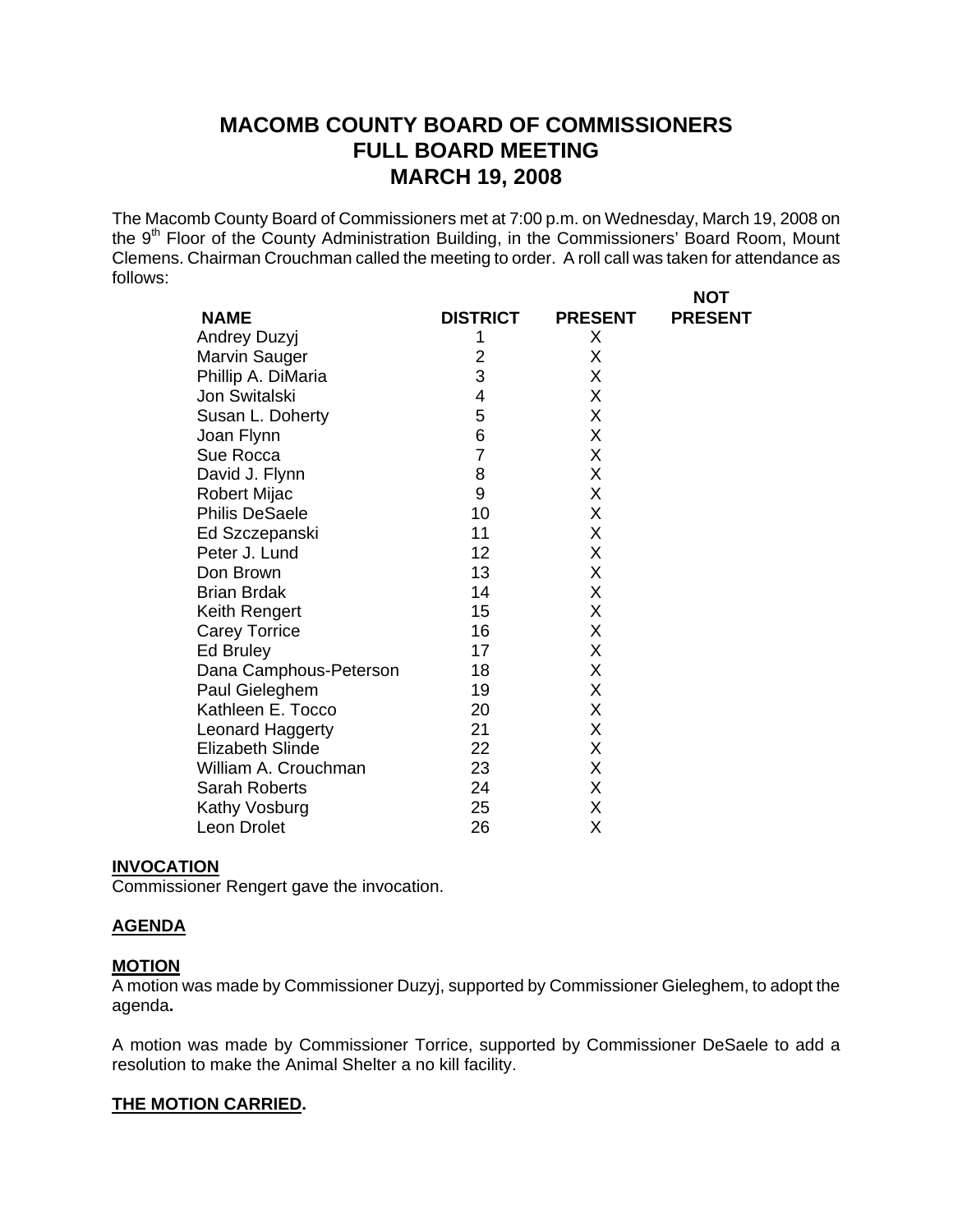## **MINUTES**

## **MOTION**

A motion was made by Commissioner Vosburg, supported by Commissioner Doherty, to approve the minutes of February 14, 2008. **THE MOTION CARRIED**.

#### **PRESENTATION**

Iretta Bobbitt, Assistant Store Manager from Walmart, presented a check to Susan Figurski, Food Program Coordinator of Macomb Food Program through MCCSA.

#### **PRESENTATION**

Chesterfield Town Center LLC Re: Proposed Convention Center and Adjacent Development.

## **PUBLIC PARTICIPATION**

Jack Doerr, 22407 Bayview, St. Clair Shores Jamie Dzieszkowski, 37050 Jordan Street, Clinton Township Wendy Wiegand, Ray Wiegand's Nursery, 47747 Romeo Plank Kenneth Decock, 80575 Holmes Rd, Armada Twp., Co-Chair of Local Issues Committee for the Macomb County Farm Bureau Denise Eichburg, 46074 Huling, Shelby Twp. Amber Sitko, All About Animals Rescue, Eastpointe & Warren Brett Wiler, Scott's Miracle Grow Russ Montney, 58655 Romeo Plank, Ray Twp. Jim Vansteenkiste, 55605 Card Road, Macomb Twp. Leesa Sesta, 32610 Linderman, Warren Daniel Orlowski, 26055 Arlington Street, Roseville, Animal Control Officer Donald Lobsinger, 26900 Taylor, St. Clair Shores Mike Landsiedel, 26182 Annagrove Lane, Chesterfield Twp. Timothy Herrick, Animal Control Officer, City of Warren Justine Depalma, Richmond Christine Divito, 22152 Hayes, Eastpointe Shannon Haack, 52230 Worthington Lane, Chesterfield, Kennel Attendant Michael Torrice, 19891 Woodview, Clinton Township Lisa Taylor, Animal Control Officer, City of Warren Pete Torrice, 22713 Lakeshore Dr., St. Clair Shores John Rhein, 31370 - 32 Mile Road, Lenox Twp. Bill Jacobson, 11424 - 30 Mile Road, Washington Linda Kramer, 70375 Canterbury, Richmond Mathew Pruehs, 29101 School Section, Richmond Nelson Schramm, 17717 33 Mile Road, Armada

## *COMMITTEE REPORTS*

#### **JUSTICE AND PUBLIC SAFETY COMMITTEE – March 10, 2008**

#### **MOTION**

The clerk read the recommendation from the Justice and Public Safety Committee and a motion was made by Chair Rengert, supported by Vice-Chair Brdak, to adopt the committee recommendation: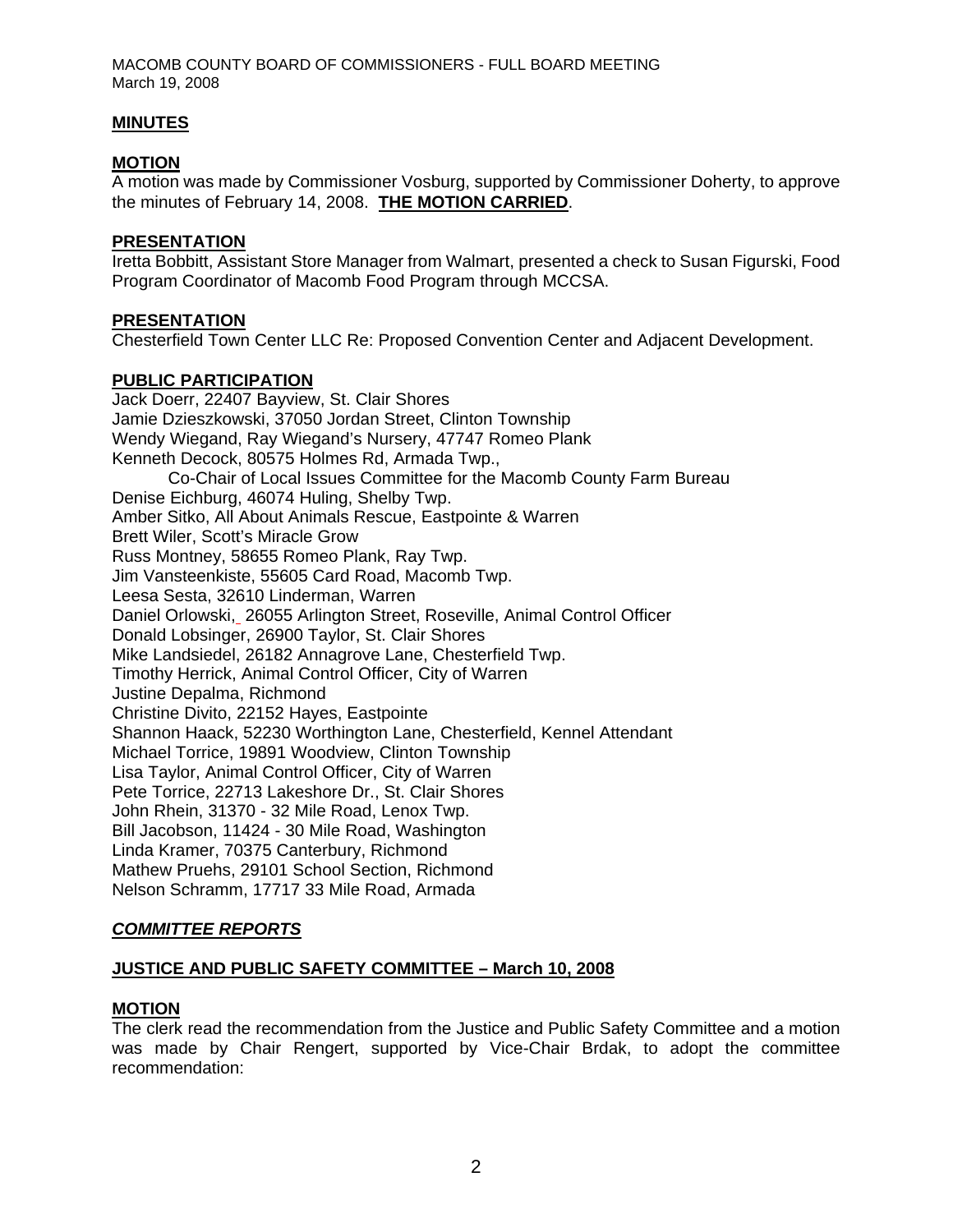1. Approve the disbursement of wireless E-911 funds pursuant to Macomb County's Amended 911 Plan per Schedule A (attached) utilizing population figures supplied by SEMCOG.

## **THE MOTION CARRIED.**

## **LEGISLATIVE AND ADMINISTRATIVE SERVICES COMMITTEE – March 10, 2008**

### **MOTION**

The clerk read the recommendations from the Legislative and Administrative Services Committee and a motion was made by Chair Lund, supported by Commissioner Brdak, to adopt the committee recommendations:

1. Approve the following miscellaneous department requests:

One laptop computer, one Adobe CS3 Production Premium 3 license, one Microsoft Office 2007 license, one Zone Alarm Pro 5 license, and one Lavasoft Ad-Aware license for the County Clerk at a cost not to exceed \$3,582.92; funding is available in IT capital;

42 license upgrades from Citrix Enterprise Version to Platinum for Information Technology at a one-time cost of \$5,850.18; funding is available in the PC replacement fund; and

One Symantec Backup Exec System Recovery Server Edition license, five GIS work stations, two graphics work stations, one color network printer, and one KIP engineering plotter printer for the Planning and Economic Development Department at a cost not to exceed \$36,658.48; funding is available in the Planning Economic Development – Spec Aerial Photos, Capital Equipment and Furniture.

2. Adopt the county Information Technology Business Plan: 2008-2011 and Technology Planning Framework Principles and Guidelines.

#### **THE MOTION CARRIED**.

#### **OPERATIONAL SERVICES COMMITTEE – March 12, 2008**

#### **MOTION**

The clerk read the recommendations from the Operational Services Committee and a motion was made by Chair Joan Flynn**,** supported by Vice-Chair Tocco, to adopt the committee recommendations:

1. Authorize payment for the following invoices:

| Hall Road Warehouse              | Bernco, Inc.                  | \$19,253.60 |
|----------------------------------|-------------------------------|-------------|
| Juvenile Justice Center-Phase II | Bernco, Inc.                  | 332.705.37  |
| 42-2 District Court              | E. Gilbert & Sons. Inc.       | 496.131.96  |
| 42-2 District Court              | Partners in Architecture, PLC | 7.400.00    |

Further, funds are available in the Capital Budget.

2. Concur with the fleet manager and approve the purchase of one 2008 Ford Expedition for the Sheriff's Department to the lowest responsible bidder, Signature Ford, Perry, Michigan,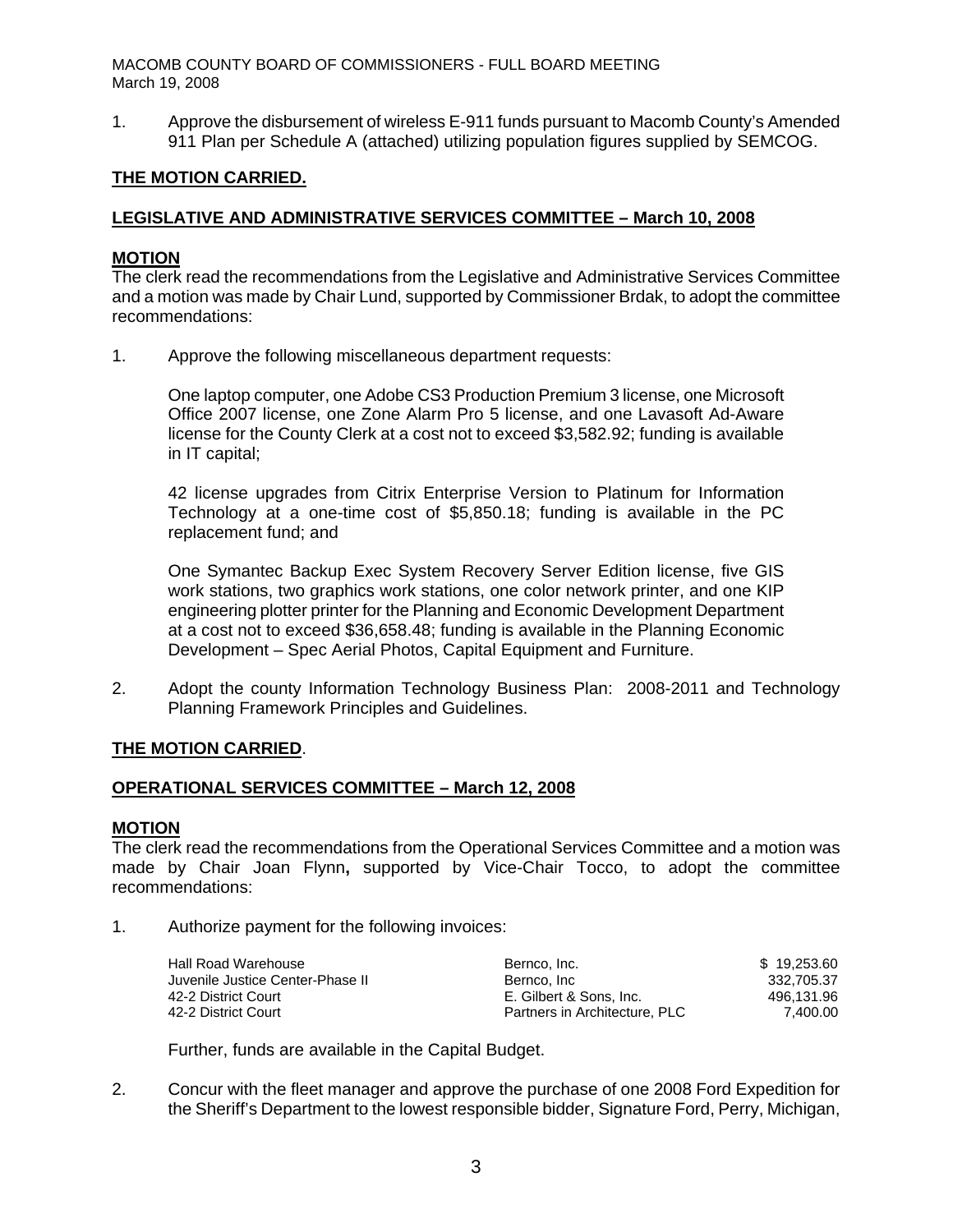> in the amount of \$25,565; funds are being provided by the County of Macomb Enforcement Team (COMET).

## **THE MOTION CARRIED.**

## **HEALTH SERVICES COMMITTEE – March 13, 2008**

## **MOTION**

The clerk read the recommendation from the Health Services Committee and a motion was made by Chairman DeSaele, supported by Vice-Chair Camphous-Peterson, to adopt the committee recommendation:

- 1. Authorize the Health Department to apply for an Environmental Protection Agency Grant in the amount of \$10,526 for the collection of unwanted household medicines and electronic waste.
- 2. Authorize the Health Department to apply for a Michigan Department of Environmental Quality Grant in the amount of \$29,839.40 for Lake St. Clair shoreline water quality monitoring.
- 3. Authorize the Health Department to apply for a Michigan Department of Environmental Quality Grant in the amount of \$9,231.54 for inland lake beach monitoring.
- 4. Authorize the Health Department to apply for a Michigan Department of Environmental Quality Grant in the amount of \$46,559.02 for Clinton River water monitoring.

#### **THE MOTION CARRIED.**

#### **COMMUNITY SERVICES COMMITTEE – March 14, 2008**

#### **MOTION**

The clerk read the recommendations from the Community Services Committee and a motion was made by Chair Tocco, supported by Vice-Chair Drolet, to adopt the committee recommendations:

- 1. Authorize the Macomb County Community Services Agency to submit the Low Income Home Energy Assistance Program 2008-09 Grant Application.
- 2. Authorize the Macomb County Community Services Agency to submit the Weatherization Assistance Program PY 08 local service plan.
- 3. Authorize the Macomb County Community Services Agency to accept \$14,817 from the United Way for Southeastern Michigan; funds will be used to purchase items as requested by the Food Pantry Network.

#### **THE MOTION CARRIED.**

#### **SENIOR CITIZENS COMMITTEE – March 14, 2008**

#### **MOTION**

The clerk read the recommendations from the Senior Citizens Committee and a motion was made by Chair Gieleghem, supported by Vice-Chair Rocca, to adopt the committee recommendations: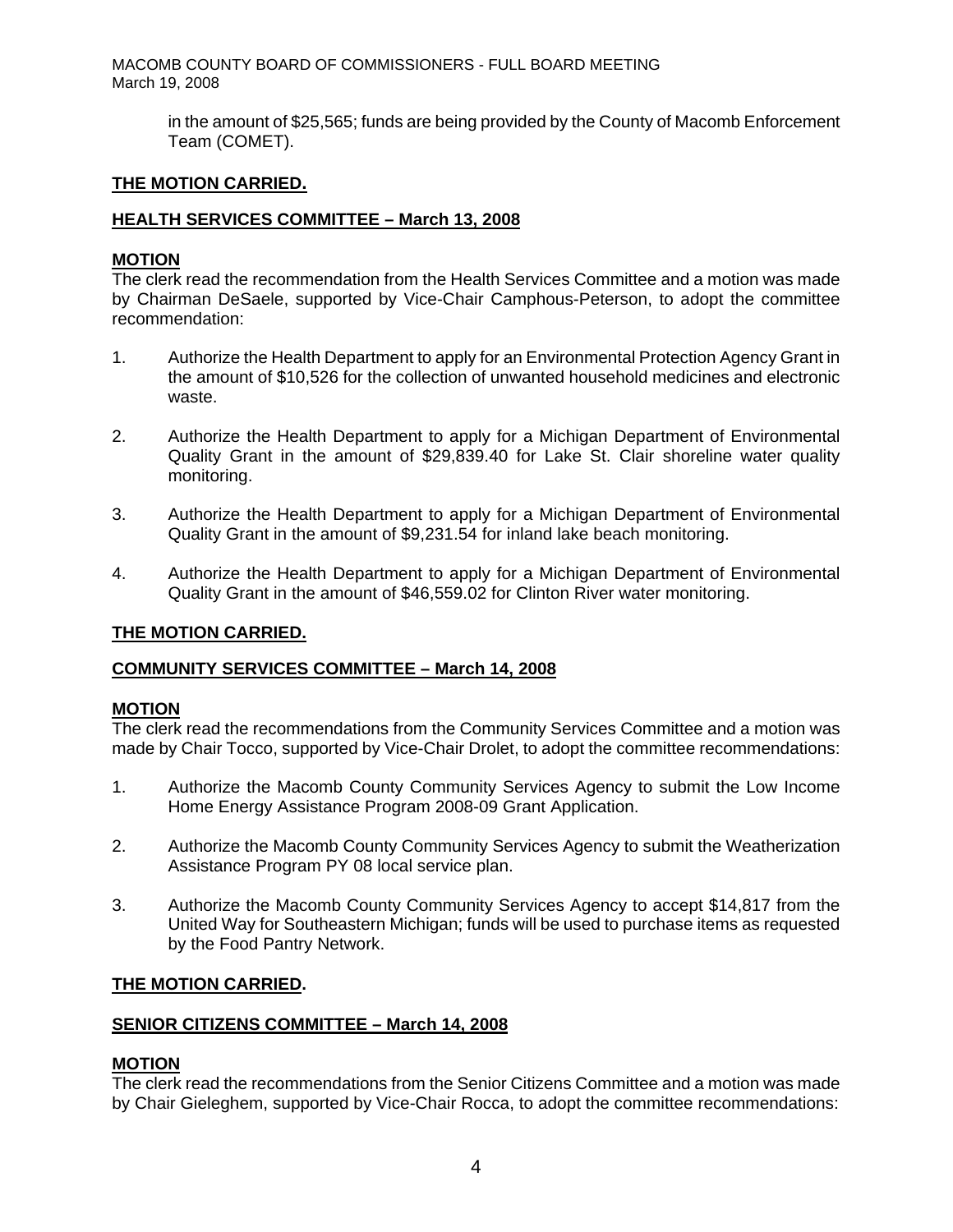- 1. Accept VA solicitation contract between the Department of Veterans Affairs and the Macomb County Department of Senior Citizen Services Adult Day Services (North Center and South Center).
- 2. Accept Caremark PCS Health, L.P. Managed Pharmacy Benefit Services Agreement Consumer Card Program.
- 3. Accept Central Macomb F.O.P. Lodge No. 187's check #1332 in the amount of \$300. Donation to offset costs and expenses for safety items (door prizes) at the August 20, 2008 Safe, Sound and Secure Conference held at M.I.S.D.

## **THE MOTION CARRIED.**

## **PERSONNEL COMMITTEE – March 17, 2008**

## **MOTION**

The clerk read the recommendations from the Personnel Committee and a motion was made by Chair Camphous-Peterson, supported by Vice Chair Duzyj, to adopt the committee recommendations:

1. Approve reconfirmation of the following vacancies:

One Computer Maintenance Clerk Health Two Environmentalists II/III **Health** Two Business Systems Analysts Information Technology

- 2. Approve reconfirmation and waiver of the 20 week hiring delay for the vacant position of Division Director – Health Promotion/Disease Control at the Health Department pursuant to a motion by the Ad Hoc Committee on March 5, 2008.
- 3. Not reconfirm one vacant Typist Clerk III position in the Equalization Department pursuant to a motion by the Ad Hoc Committee on March 5, 2008.
- 4. Approve the reclassification of certain positions in the Human Resources Department as outlined in a March 7, 2008 correspondence from the Acting Director.
- 5. Approve a title change only of one vacant Specialist II (Occupational Therapist) position to one Case Manager II in the Community Mental Health Department.
- 6. Approve the reclassification of one vacant Counseling Therapist position to one Probation Officer in the Circuit Court – Juvenile Division.
- 7. Retain the Law Firm of Hardy, Lewis and Page for Labor Relations support; the firm will work at the direction of the Acting Director of the Human Resources Department; fees for services will be paid from the Human Resources Department salary and fringe line item.

## **THE MOTION CARRIED.**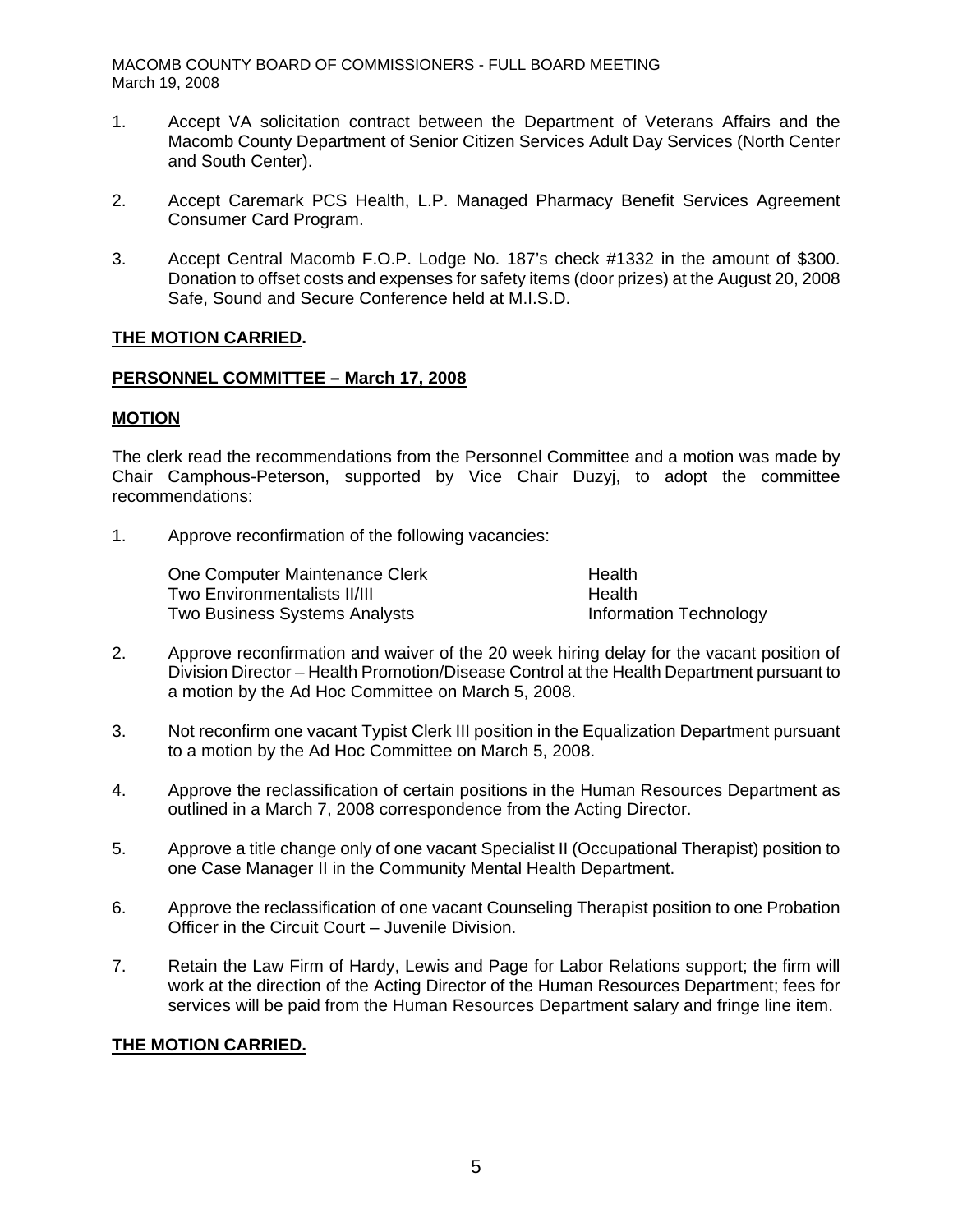## **BUDGET COMMITTEE – March 18, 2008**

## **MOTION**

The clerk read the recommendations from the Budget Committee and a motion was made by Chairman Brown, supported by Vice Chair Sauger, to adopt the committee recommendations:

- 1. Approve the purchase of a replacement K9 for the Sheriff's Office. The purchase and training costs for this replacement K9 would be approximately \$12,000. Further, the money for this request will come from the contingency account.
- 2. Approve the agreement with Birchler-Arroyo Associates for \$26,250 for consulting services to develop a Macomb County Development Certification Program. Funding is available in the department's economic development account.
- 3. Suspend the West Nile Virus Community Assistance Program.
- 4. Approve the transfer of \$208,735.74 from the 2008 Martha T. Berry Personal Services (salary and fringe) accounts to the Contract Services Account as outlined in the memo from the MTB Administrator dated February 5, 2008. This action requires no additional funding.
- 5. Authorize the continuance of the part-time reimbursement analyst position. Funding for this position is available in the Sheriff's budget.
- 6. Amend the 2008 Macomb County budget reducing the revenue account for inmate housing – local units (local ordinance violation) by \$15,000. This revenue reduction will be offset by an increase in fund balance requirement. This action is outlined in the budget chair's memo dated March 6, 2008.
- 7. Adopt a county drain debt requirement of .0055 mill for inclusion on the December, 2008 Millage Levy.

## **THE MOTION CARRIED.**

## **FINANCE COMMITTEE – March 19, 2008**

## **MOTION**

The clerk read the recommendations from the Finance Committee and a motion was made by Chair Slinde, supported by Commissioner Brdak, to adopt the committee recommendations:

Commissioner DiMaria asked to separate Item 1. There were **NO** objections.

2. Approve the monthly bills (with corrections, deletions and/or addenda) and authorize payment; further, to approve the payroll in the total amount of \$16,905,182.59, with necessary modifications to the appropriations. (Torrice abstaining from bills for Torrice and Zalewski, PLLC/Circuit Court fees-Defense Attorneys, Tocco abstaining from bills for Pamukov and Rabaut and Doherty and Rocco voting "no" on bills for Pamukov and Rabaut.).

## **THE MOTION CARRIED.**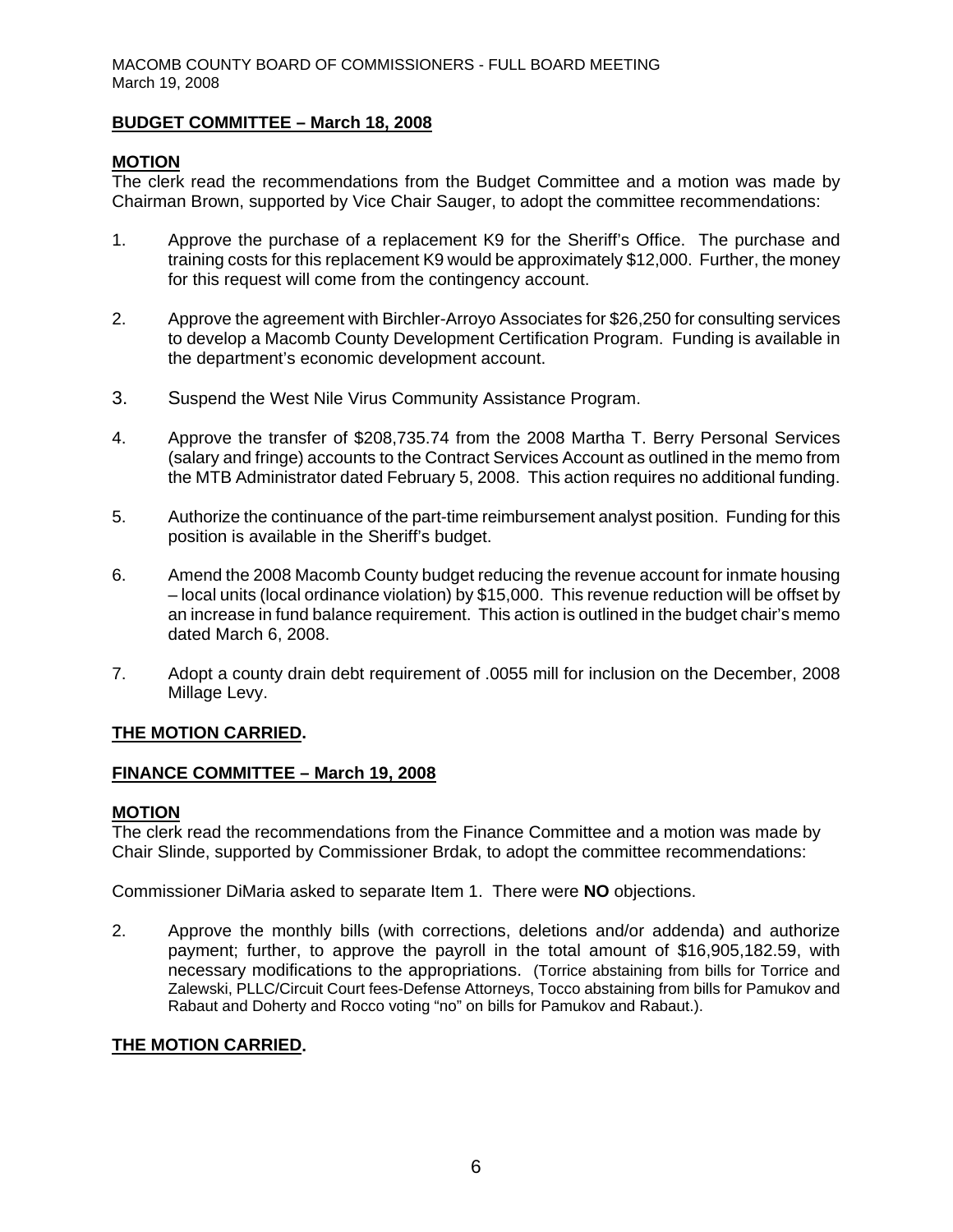## **SEPARATED MOTION**

1. Concur in the recommendation of Corporation Counsel and outside counsel regarding the case of Seales vs. County of Macomb, et al.

## **THE SEPARATED MOTION CARRIED.**

## **RESOLUTIONS/TRIBUTES**

### **MOTION**

A motion was made by Commissioner Doherty, supported by Commissioner J. Flynn, to adopt the Resolutions and Tributes in their entirety.

Commissioner Rengert asked to separate Resolution #08-17. There were **NO** objections.

Commissioner Duzyj asked to separate added Resolution #08-23. There were **NO** objections.

| Res. No. 08-09 | Honoring Relevar Home Care for being recognized as one of Michigan's<br>Best Small Businesses (offered by Vosburg and Bruley: recommended by PED<br>Committee on 03/11/08) |
|----------------|----------------------------------------------------------------------------------------------------------------------------------------------------------------------------|
| Res. No. 08-08 | In support of establishing M-29 as a Heritage Road (offered by Vosburg and<br>Brdak; recommended by PED Committee on 03/11/08)                                             |
| Res. No. 08-19 | Declaring April 7 - 13, 2008 as Public Health Week in Macomb County<br>(offered by Board Chair; recommended by Health Services Committee on<br>03/13/08)                   |
| Res. No. 08-07 | Tribute in Memory of Deacon R.C. Parker (offered by Bruley; recommended by<br>Community Services Committee on 03/14/08)                                                    |
| Res. No. 08-20 | Approving the Undertaking to Provide Continuing Disclosure by the<br>County of Macomb (offered by Board Chair; recommended by Budget<br>Committee on 03/18/08)             |
| Res. No. 08-21 | County of Macomb Refunding Bond Resolution (offered by Board Chair;<br>recommended by Budget Committee on 03/18/08)                                                        |
| Res. No. 08-22 | 2008 Depository Resolution Designating Public Fund Depositories (offered<br>by Board Chair; recommended by Finance Committee on 03/19/08)                                  |
| Res. No. 08-10 | Honoring Kay Beard for Her Years of Dedicated Service (offered by Brdak,<br>J. Flynn, Gieleghem & Slinde; recommended by Finance Committee on 3/19/08)                     |
| Res. No. 08-11 | Congratulating the Shrine Circus - 100th Anniversary (offered by Board<br>Chair; recommended by Finance Committee on 03/19/08)                                             |
| Res. No. 08-12 | Supporting NACo in their Campaign Against Sexual Exploitation (offered<br>by J. Flynn; recommended by Finance Committee on 03/19/08)                                       |
| Res. No. 08-13 | Honoring Brian Annable - Retirement from Lake Shore Public Schools<br>(offered by Roberts; recommended by Finance Committee on 03/19/08)                                   |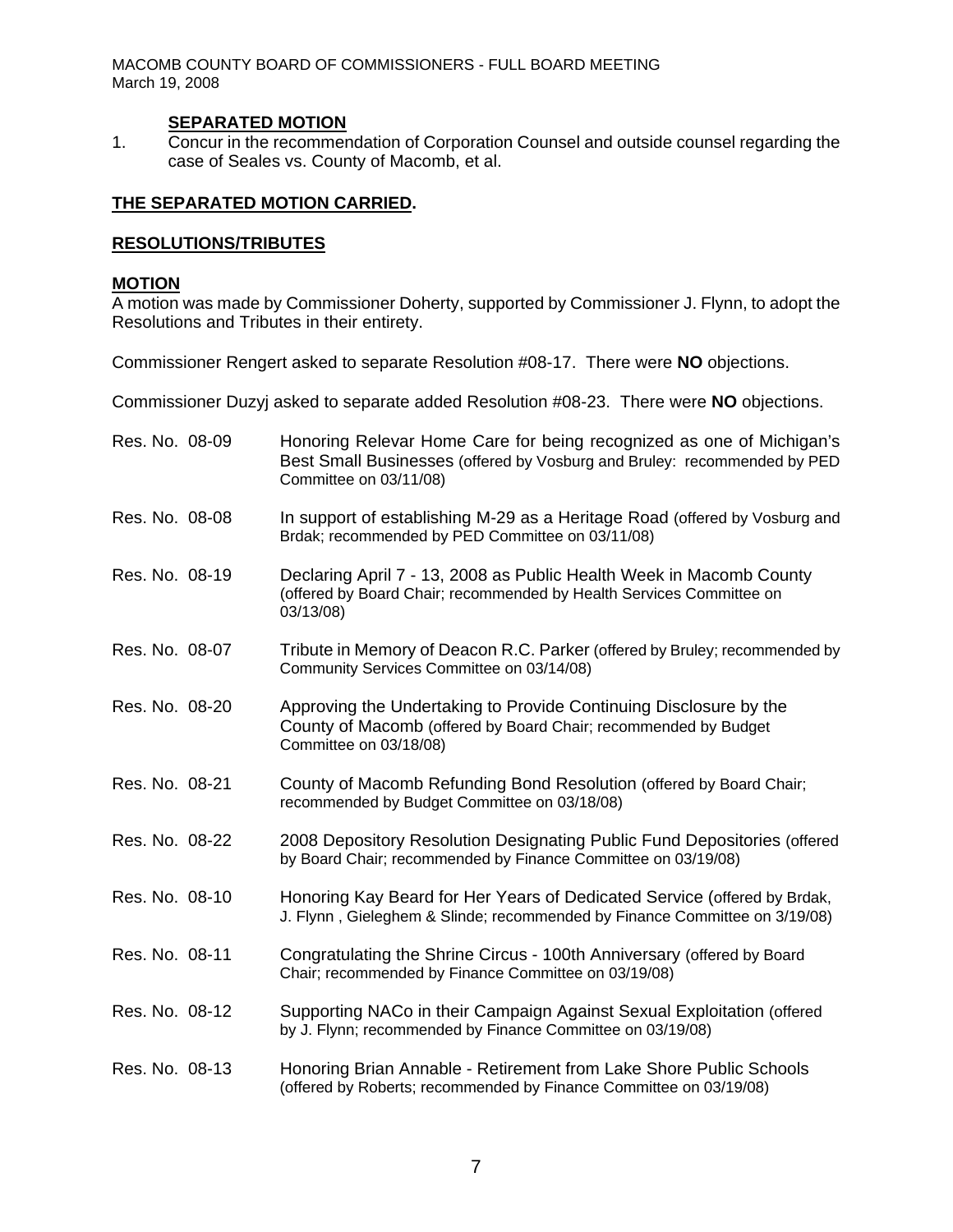| Res. No. 08-14 | Congratulating Matthew Kovalcik for Being Named President of the<br>Macomb County Fire Chiefs Association (offered by Roberts; recommended<br>by Finance Committee on 03/19/08)  |
|----------------|----------------------------------------------------------------------------------------------------------------------------------------------------------------------------------|
| Res. No. 08-15 | Commemorating the 40th Anniversary of the City of Sterling Heights<br>(offered by DeSaele, J. Flynn, D. Flynn, Mijac and Rocca; recommended by<br>Finance Committee on 03/19/08) |
| Res. No. 08-16 | Proclaiming July 13 through July 19, 2008 as Road Rage Awareness<br>Week (offered by Board Chair; recommended by Finance Committee on<br>03/19/08)                               |
| Res. No. 08-18 | Proclaiming March, 2008 as Women's History Month (offered by Board<br>Chair; recommended by Finance Committee on 03/19/08)                                                       |

## **THE MOTION CARRIED.**

# **SEPARATED RESOLUTION**<br>Res. No. 08-17 Urging

Urging the State Legislature to pass a Law banning the use of Fertilizer Containing Phosphorous (offered by Roberts; recommended by Health Services Committee on 03/13/08)

A motion was made by Commissioner Rengert, supported by Commissioner Vosburg, to refer this resolution back to the Health Committee.

#### A roll call vote was taken:

Voting Yes were: Brown, Camphous-Peterson, DeSaele, Drolet, J. Flynn, Haggerty, Lund, Rengert, Rocca, Sauger, Slinde, Szczepanski, Tocco, Vosburg and Crouchman. There were 15 "Yes" votes. Voting No were: Brdak, Bruley, DiMaria, Doherty, Duzyj, D. Flynn, Gieleghem, Mijac, Roberts, Switalski, Torrice. There were 11 "No" votes.

#### **THE MOTION CARRIED.**

#### **SEPARATED RESOLUTION**

Res. No. 08-23 Adopt the concept of making the Macomb County Animal Shelter a "No Kill" facility and to look into what it would take to accomplish that. Also, to then report the progress to the Health Committee on a regular basis. (offered by Torrice, supported by DeSaele)

#### **FRIENDLY AMENDMENT**

Commissioner Lund offered a friendly amendment for a six-month pilot program that eliminates all fees for reputable animal rescue groups for animals they receive from the Macomb County Animal Shelter provided they agree to shelter, feed and provide veterinary care while the animals are under their care. Further, the rescue organization must agree to a "no kill" policy.

#### **MOTION**

A motion was made by Commissioner DiMaria, supported by Commissioner Duzyj to refer the item back to the Health Services Committee.

Commissioner DiMaria withdrew his motion to refer back.

**THE RESOLUTION WAS PASSED.** (Record No vote Duzyj)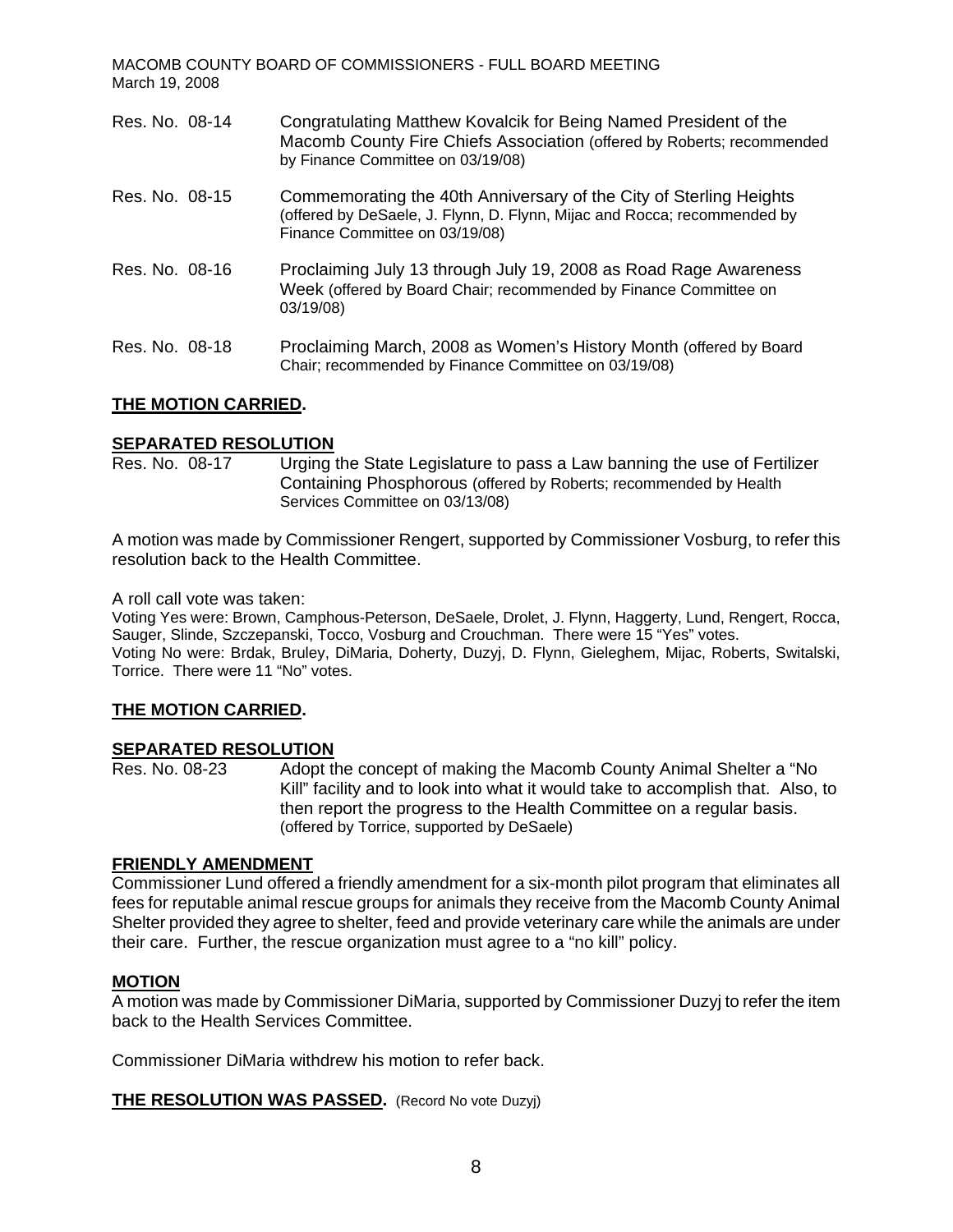## **APPOINTMENTS**

#### a) **Community Mental Health Services Board:** 4 vacancies – 3 year terms (04/01/08 thru 03/31/11) 7 applications

A roll call vote was taken with each Commissioner voting for 4 applicants and a majority vote recorded for appointment.

Voting for Marilyn Brown was: Brdak, Bruley, DiMaria, Doherty, Duzyj, D. Flynn, Gieleghem, Mijac, Roberts, Switalski, Tocco and Torrice. There were 12 votes for Brown.

Voting for Nick Ciaramitaro was: Brdak, Bruley, Camphous-Peterson, DiMaria, Doherty, Duzyj, D. Flynn, J. Flynn, Gieleghem, Haggerty, Mijac, Roberts, Rocca, Sauger, Slinde, Switalski, Tocco, Torrice and Crouchman. There were 19 votes for Ciaramitaro.

Voting for Mary L. Daner was: Brdak, Brown, Bruley, DeSaele, DiMaria, Doherty, Drolet, Duzyj, D. Flynn, J. Flynn, Gieleghem, Haggerty, Lund, Mijac, Rengert, Roberts, Switalski, Szczepanski, Tocco and Torrice. There were 20 votes for Daner.

Voting for James Perna was: Brown, DeSaele, J. Flynn, Haggerty, Rengert, Sauger, Slinde, Szczepanski, Vosburg and Crouchman. There were 10 votes for Perna.

Voting for Eric Utz was: Brown, Camphous-Peterson, DeSaele, Drolet, Lund, Rengert, Rocca, Szczepanski and Vosburg. There were 9 votes for Utz.

Voting for Kathy Vosburg was: Brown, Camphous-Peterson, DeSaele, Drolet, J. Flynn, Lund, Rengert, Rocca, Sauger, Slinde, Szczepanski, Vosburg and Crouchman. There were 13 votes for Vosburg.

Voting for Janice Wilson was: Brdak, Bruley, Camphous-Peterson, DiMaria, Doherty, Drolet, Duzyj, D. Flynn, Gieleghem, Haggerty, Lund, Mijac, Roberts, Rocca, Sauger, Slinde, Switalski, Tocco, Torrice and Crouchman. There were 20 votes for Wilson.

Nick Ciaramitaro, Mary Daner and Janice Wilson were appointed with lack of majority for a fourth appointment.

A roll call vote was taken for the remaining appointment.

Voting for Marilyn Brown was: Brdak, Bruley, DiMaria, Doherty, Duzyj, D. Flynn, Gieleghem, Mijac, Roberts, Switalski, Tocco, Torrice. There were 12 votes for Marilyn Brown.

Voting for Kathy Vosburg was: Brown, Camphous-Peterson, DeSaele, Drolet, J. Flynn, Haggerty, Lund, Rengert, Rocca, Sauger, Slinde, Szczepanski, Vosburg and Crouchman. There were 14 votes for Kathy Vosburg.

Kathy Vosburg was appointed.

#### **NEW BUSINESS**

Commissioner Brdak spoke regarding resolutions.

Commissioner Tocco reminded everyone that applications for the Womens' Commission are due by April  $7<sup>th</sup>$ .